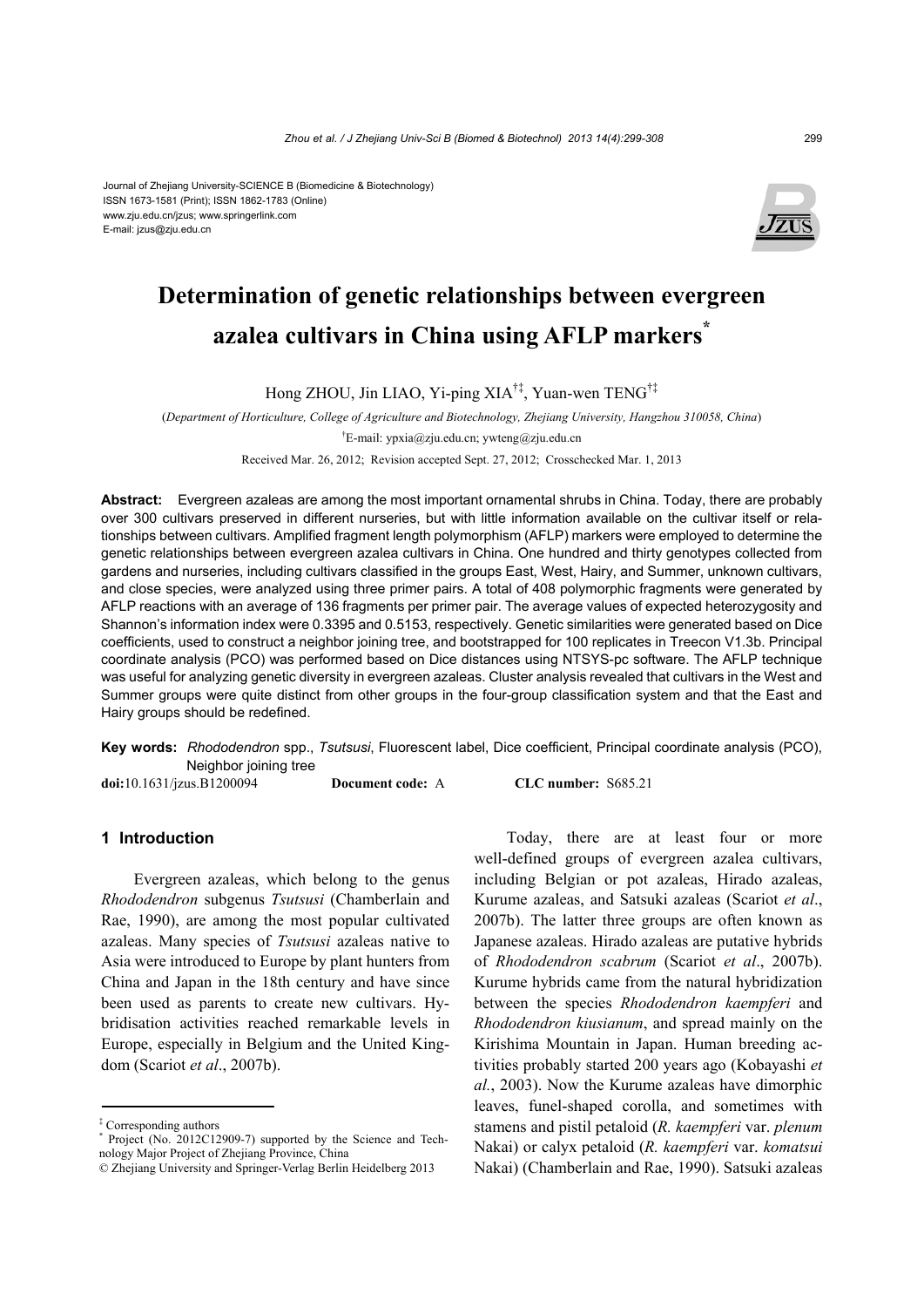were thought to be hybrids of *Rhododendron indicum* and *Rhododendron eriocarpum* (Scariot *et al*., 2007b), and have been cultivated since 17th century (Shen, 2004). This species has monomorphic leaves, broadly funnel-campanulate corolla, blooms from mid May until late July, and is often used for bonsai (Chamberlain and Rae, 1990).

In China, azaleas became popular as ornamental flowers in the Tang dynasty and are now recognised as one of the ten famous traditional flowers. Exotic cultivars arrived from Japan and Europe in the 19th century, and these cultivars were collected, hybridised, and maintained by gardeners from all over the country. There are now over 300 cultivars preserved in Dandong (Liaoning Province), Wuxi (Jiangsu Province), and Jiashan (Zhejiang Province), all of which are usually classified as belonging to four different groups according to their phenotype and origin (Huang and Qiang, 1984): (1) East azaleas, formed by cultivars with small leaves and hose-in-hose flowers; (2) West azaleas, including plants with large flowers and semi-double to double petals; (3) Hairy azaleas, characterised by large simple flowers and finely pubescent stems and leaves; and (4) Summer azaleas, cultivars blooming in the early summer. However, these definitions are vague and not particularly useful in practice. Thus, it is not surprising to see different cultivars sharing the same name or find that the same plant is called differently. As such, characterisation based on molecular data could help improve the classification and diversity of evergreen azaleas.

Over the last few decades, DNA-based markers have been proven to be very successful in assessing genetic diversity and classifying azalea cultivars both within and between species. These markers have been applied to a number of technologies, such as random amplified polymorphic DNA (RAPD) markers (Iqbal *et al*., 1995; Kobayashi *et al*., 1995), the amplified fragment length polymorphism (AFLP) technique (Escaravage *et al*., 1998; de Riek *et al*., 1999; Dendauw *et al*., 2002; Scariot *et al*., 2007b), *mat*K sequence (Kurashige *et al*., 1998), *trn*K sequence (Kurashige *et al*., 2001), internal transcribed spacer (ITS) sequence (Tsai *et al*., 2003), sequence tagged microsatellite site markers (Dendauw *et al*., 2002), and expressed sequence tag (EST) markers (Scariot *et al*., 2007a). Among these markers, AFLPs are the most appropriate for phylogenetic studies because of their wide genome coverage and high discrimination capacity (Scariot *et al*., 2007a).

In this work, we used AFLP markers to: (1) evaluate the efficiency of AFLP markers for genetic diversity assessment of azaleas; (2) determine the genetic similarity and genetic relationships among azalea cultivars; (3) contribute to the horticultural classification of cultivated azaleas in China.

#### **2 Materials and methods**

#### **2.1 Plant materials**

A total of 130 azalea genotypes were analyzed (Table 1), most of which were chosen from four local groups within the evergreen azaleas: East azaleas (63 genotypes), West azaleas (14 genotypes), Hairy azaleas (9 genotypes), and Summer azaleas (29 genotypes). Within the East and Hairy azaleas, several cultivars obtained from bud sporting were included (e.g., 'Yuhudie' with pink flowers and 'Baihudie' with pure white flowers are bud sports of 'Zihudie'; 'Fenshanhu' is a bud sport of 'Hongshanhu'). Three individuals of *R. simsii* with differently coloured flowers were collected from Lushan Botanical Garden. Aside from *R. simsii*, *R. denudatum*, which belong to the subgenus *Hymenanthes*, was included in this work. Eleven unknown genotypes were also used in the analysis. The three genotypes marked as C71, C72, and C73 were similar to 'Zihudie' but featured stickier surfaces and thicker hairs.

#### **2.2 DNA extraction**

Young healthy leaves (approximately 2 g fresh weight) were collected from potted plants maintained in the greenhouse. Several leaf materials were directly harvested from wild plants. All the leaves were dried in silica gel until DNA extraction. About 0.5 g dried leaf tissue and 0.05 g polyvinylpyrrolidone (PVP) were ground into a fine powder in liquid nitrogen, and incubated in 4 ml of preheated cetyltrimethylammonium bromide (CTAB) extraction buffer (100 mmol/L Tris-HCl pH 8.0, containing 2% (20 g/L) CTAB, 20 mmol/L ethylenediaminetetraacetic acid (EDTA), 1.4 mol/L NaCl, and 0.22 g/L β-mercaptoethanol) for 40 min at 65 °C. After homogenisation with 4 ml chloroform/isoamylalcohol (24:1 v/v) and centrifugation (10000 $\times$ *g*, 10 min, 4  $\degree$ C), the supernatant was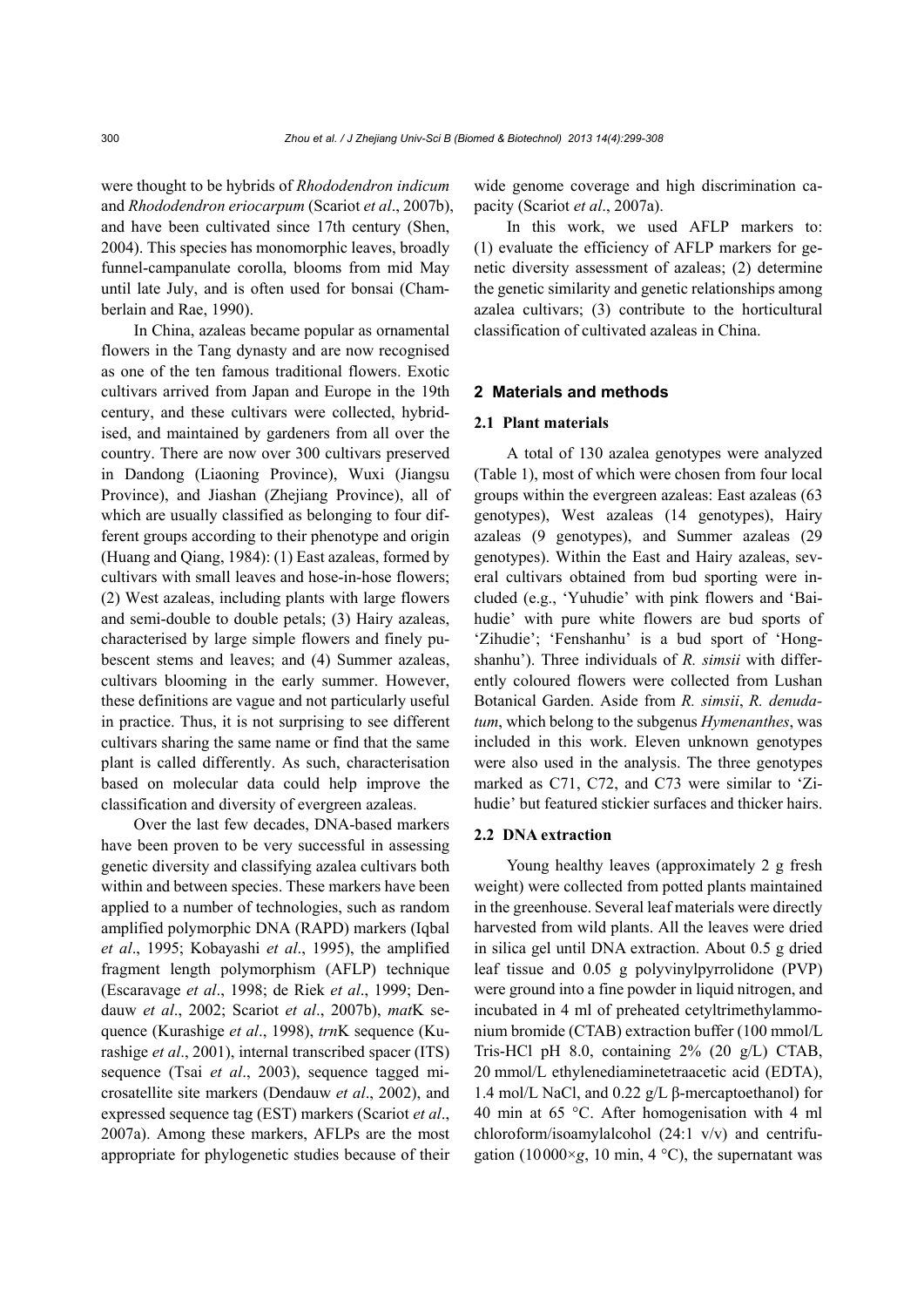| ID                | Name             | Type    | Collected location                     | Origin  |  |  |
|-------------------|------------------|---------|----------------------------------------|---------|--|--|
| Subgenus Tsutsusi |                  |         |                                        |         |  |  |
| <b>B01</b>        | Baijiaren        | West    | Jiashan, Zhejiang                      | Unknown |  |  |
| <b>B02</b>        | Shieryichong     | West    | Jiashan, Zhejiang                      | Unknown |  |  |
| <b>B03</b>        | Hupo             | West    | Jiashan, Zhejiang                      | Unknown |  |  |
| <b>B04</b>        | Yindujin         | West    | Jiashan, Zhejiang                      | Unknown |  |  |
| <b>B05</b>        | Jinpao           | West    | Jiashan, Zhejiang                      | Unknown |  |  |
| <b>B06</b>        | Guanshang        | West    | Jiashan, Zhejiang                      | Unknown |  |  |
| <b>B07</b>        | Shuanghuahong    | West    | Jiashan, Zhejiang                      | Unknown |  |  |
| <b>B08</b>        | Fuguiji          | West    | Jiashan, Zhejiang                      | Unknown |  |  |
| <b>B09</b>        | Yuruijin         | West    | Jiashan, Zhejiang                      | Unknown |  |  |
| <b>B10</b>        | Hengdi           | West    | Jiashan, Zhejiang                      | Unknown |  |  |
| <b>B11</b>        | Huangguan        | West    | Jiashan, Zhejiang                      | Unknown |  |  |
| <b>B12</b>        | Danding          | West    | Jiashan, Zhejiang                      | Unknown |  |  |
| <b>B13</b>        | Fengmingjin      | West    | Jiashan, Zhejiang                      | Unknown |  |  |
| <b>B14</b>        | Huamudan         | West    | Jiashan, Zhejiang                      | Unknown |  |  |
| C <sub>02</sub>   | Dazhusha         | East    | Jiashan, Zhejiang                      | Unknown |  |  |
| C <sub>04</sub>   | Dantaowusedaqiao | East    | Jiashan, Zhejiang                      | Unknown |  |  |
| C <sub>05</sub>   | Wusedaqiao       | East    | Jiashan, Zhejiang                      | Unknown |  |  |
| C <sub>08</sub>   | Xiaoqinglian     | East    |                                        | Unknown |  |  |
|                   | Daqinglian       | East    | Jiashan, Zhejiang<br>Jiashan, Zhejiang |         |  |  |
| C <sub>09</sub>   | Hongshanhu       | East    |                                        | Unknown |  |  |
| C13               | Fenshanhu        |         | Jiashan, Zhejiang                      | Unknown |  |  |
| C14               |                  | East    | Jiashan, Zhejiang                      | Unknown |  |  |
| C15               | Baipingfu        | East    | Jiashan, Zhejiang                      | Unknown |  |  |
| C18               | Fenzhuanglou     | East    | Jiashan, Zhejiang                      | Unknown |  |  |
| C19               | Xitangxiaotaohon | East    | Jiashan, Zhejiang                      | Unknown |  |  |
| C21               | Dayuanyangjin    | East    | Jiashan, Zhejiang                      | Unknown |  |  |
| C <sub>24</sub>   | Yunshang         | East    | Jiashan, Zhejiang                      | Unknown |  |  |
| C29               | Duanyang         | Summer  | Jiashan, Zhejiang                      | Unknown |  |  |
| C31               | Yushuang         | East    | Jiashan, Zhejiang                      | Unknown |  |  |
| C33               | Hongzhuangsuguo  | East    | Jiashan, Zhejiang                      | Unknown |  |  |
| C <sub>34</sub>   | Waiguohong       | East    | Jiashan, Zhejiang                      | Unknown |  |  |
| C <sub>35</sub>   | Liuqiuhong       | East    | Jiashan, Zhejiang                      | Unknown |  |  |
| C36               | Zhuangyuanhong   | East    | Jiashan, Zhejiang                      | Unknown |  |  |
| C38               | Yinghong         | East    | Jiashan, Zhejiang                      | Unknown |  |  |
| C40               | Ningbohong       | East    | Jiashan, Zhejiang                      | Unknown |  |  |
| C41               | Caiwubao         | East    | Jiashan, Zhejiang                      | Unknown |  |  |
| C43               | Taojuru          | East    | Jiashan, Zhejiang                      | Unknown |  |  |
| C45               | Zuihaitang       | East    | Jiashan, Zhejiang                      | Unknown |  |  |
| C48               | Zijuan           | East    | Jiashan, Zhejiang                      | Unknown |  |  |
| C49               | Hongyue          | East    | Jiashan, Zhejiang                      | Unknown |  |  |
| C50               | Lanying          | East    | Jiashan, Zhejiang                      | Unknown |  |  |
| C51               | Lanlian          | East    | Jiashan, Zhejiang                      | Unknown |  |  |
| C54               | Zhichun          | East    | Jiashan, Zhejiang                      | Unknown |  |  |
| C59               | Huahudie         | East    | Jiashan, Zhejiang                      | Unknown |  |  |
| C62               | Aidingbao        | East    | Jiashan, Zhejiang                      | Unknown |  |  |
| C64               | Dahezhichun      | East    | Jiashan, Zhejiang                      | Unknown |  |  |
| C65               | Shuizhishanchuan | East    | Jiashan, Zhejiang                      | Unknown |  |  |
| C66               | Shuangtaodaqiao  | East    | Jiashan, Zhejiang                      | Unknown |  |  |
| C67               | Songjiangtaohong | East    | Jiashan, Zhejiang                      | Unknown |  |  |
| C68               | Yanzhi           | East    | Jiashan, Zhejiang                      | Unknown |  |  |
| C69               | Bizhi            | East    | Jiashan, Zhejiang                      | Unknown |  |  |
| C70               | Xiaomeigui       | East    | Jiashan, Zhejiang                      | Unknown |  |  |
| C71               | Unknown          | Unknown | Lushan, Jiangxi                        | Unknown |  |  |
|                   |                  |         |                                        |         |  |  |

**Table 1 Names, group types, collected locations, and origins of evergreen azaleas included in AFLP analysis**

To be continued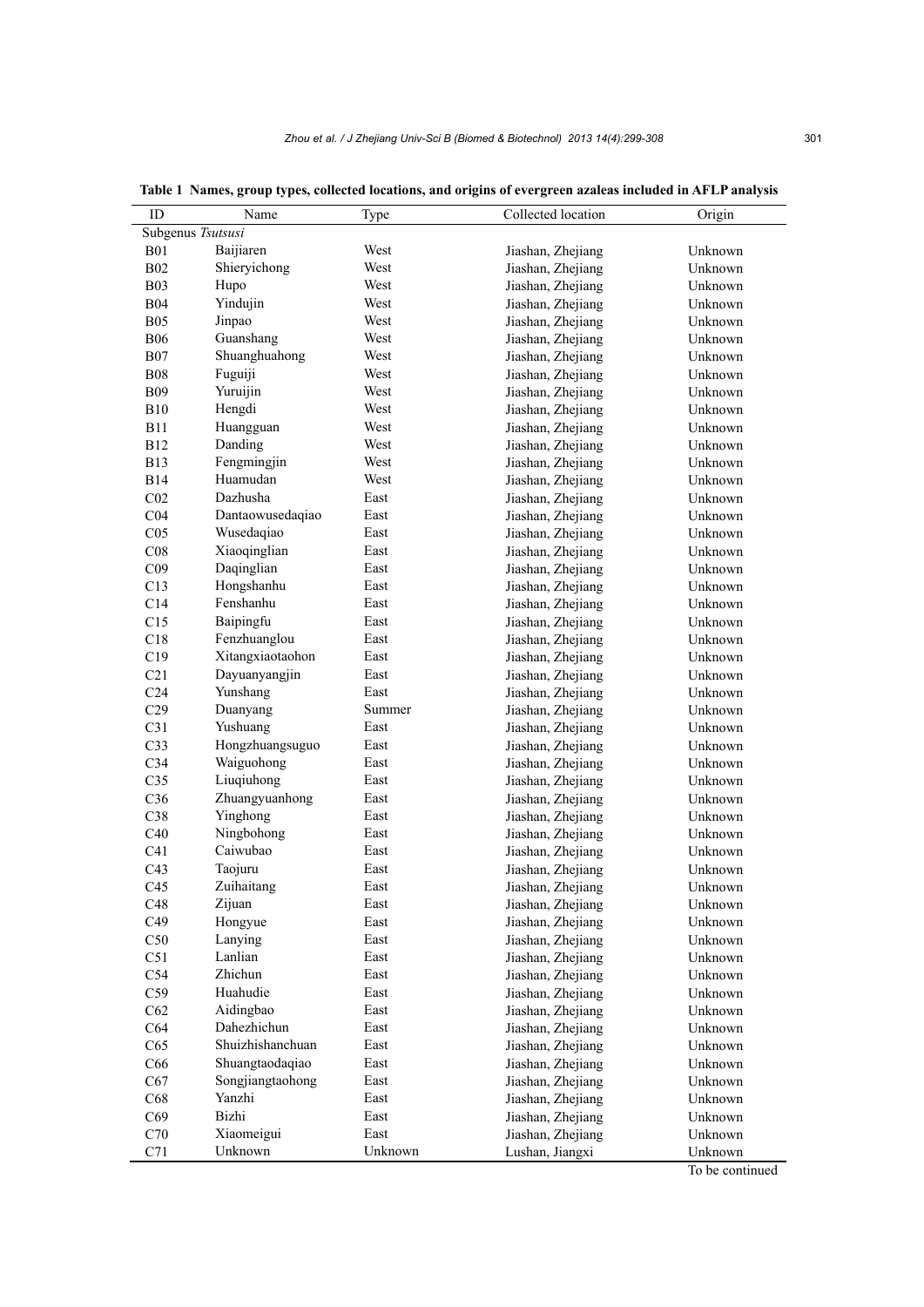| Table 1         |                  |         |                    |         |
|-----------------|------------------|---------|--------------------|---------|
| ID              | Name             | Type    | Collected location | Origin  |
| C72             | Unknown          | Unknown | Lushan, Jiangxi    | Unknown |
| C73             | Unknown          | Unknown | Lushan, Jiangxi    | Unknown |
| C74             | Zihudie          | Hairy   | Wuxi, Jiangsu      | China   |
| C75             | Yuhudie          | Hairy   | Wuxi, Jiangsu      | China   |
| C76             | Baihudie         | Hairy   | Wuxi, Jiangsu      | China   |
| D <sub>01</sub> | Unknown          | Unknown | Dandong, Liaoning  | Unknown |
| D <sub>02</sub> | Linu             | Unknown | Dandong, Liaoning  | Unknown |
| D <sub>03</sub> | Shinu            | Unknown | Dandong, Liaoning  | Unknown |
| D <sub>04</sub> | Hongfushi        | Unknown | Dandong, Liaoning  | Unknown |
| D <sub>05</sub> | Xiquedengmei     | Unknown | Dandong, Liaoning  | Unknown |
| D <sub>06</sub> | Fenzhenzhu       | Unknown | Dandong, Liaoning  | Unknown |
| D07             | Fentianhui       | Unknown | Dandong, Liaoning  | Unknown |
| G01             | Bailing          | Summer  | Jiashan, Zhejiang  | Japan   |
| G <sub>02</sub> | Cuishan          | Summer  | Jiashan, Zhejiang  | Japan   |
| G03             | Dahong           | Summer  | Jiashan, Zhejiang  | Japan   |
| G04             | Shouguangguan    | Summer  | Jiashan, Zhejiang  | Japan   |
| G <sub>05</sub> | Shouguangzhiyu   | Summer  | Jiashan, Zhejiang  | Japan   |
| G06             | Xiaotian         | Summer  | Jiashan, Zhejiang  | Japan   |
| G07             | Qufangzhijing    | Summer  | Jiashan, Zhejiang  | Japan   |
| G08             | Fushiying        | Summer  | Jiashan, Zhejiang  | Japan   |
| G09             | Bikong           | Summer  | Jiashan, Zhejiang  | Japan   |
| G10             | Riguang          | Summer  | Jiashan, Zhejiang  | Japan   |
| G11             | Yingzhizhu       | Summer  | Jiashan, Zhejiang  | Japan   |
| G12             | Rizhaozhiguang   | Summer  | Jiashan, Zhejiang  | Japan   |
| G13             | Xinriguang       | Summer  | Jiashan, Zhejiang  | Japan   |
| M <sub>01</sub> | Yuling           | Hairy   | Wuxi, Jiangsu      | China   |
| M <sub>02</sub> | Meiguiliuqiuhong | Hairy   | Wuxi, Jiangsu      | China   |
| M <sub>03</sub> | Wanlihong        | Hairy   | Wuxi, Jiangsu      | China   |
| M <sub>04</sub> | Guoqihong        | Hairy   | Wuxi, Jiangsu      | China   |
| M <sub>05</sub> | Taoyuan          | Hairy   | Wuxi, Jiangsu      | China   |
| M06             | Qianchongdazi    | Hairy   | Wuxi, Jiangsu      | China   |
| PJ003           | Turuimeigui      | East    | Wuxi, Jiangsu      | Unknown |
| PJ006           | Hongshanhe       | East    | Wuxi, Jiangsu      | Unknown |
| PJ007           | Zigaoyu          | East    | Wuxi, Jiangsu      | Unknown |
| PJ010           | Yanzhi           | East    | Wuxi, Jiangsu      | Unknown |
| PJ012           | Wucaibingfen     | East    | Wuxi, Jiangsu      | Unknown |
| PJ013           | Xiayijin         | East    | Wuxi, Jiangsu      | Unknown |
| PJ014           | Danxiuyu         | East    | Wuxi, Jiangsu      | Unknown |
| PJ021           | Caiwubao         | East    | Wuxi, Jiangsu      | Unknown |
| PJ025           | Lulaihong        | East    | Wuxi, Jiangsu      | Unknown |
| PJ026           | Liulangwenying   | East    | Wuxi, Jiangsu      | Unknown |
| PJ034           | Fendie           | East    | Wuxi, Jiangsu      | Unknown |
| PJ044           | Hongyi           | East    | Wuxi, Jiangsu      | Unknown |
| PJ052           | Yanyanghong      | East    | Wuxi, Jiangsu      | Unknown |
| PJ058           | Tianguinu        | East    | Wuxi, Jiangsu      | Unknown |
| PJ060           | Xueyafulun       | East    | Wuxi, Jiangsu      | Unknown |
| PJ061           | Hongzhuangsuguo  | East    | Wuxi, Jiangsu      | Unknown |
| PJ065           | Duanyang         | Summer  | Wuxi, Jiangsu      | Unknown |
| PJ068           | Diezhao          | East    | Wuxi, Jiangsu      | Unknown |
| PJ069           | Wuzi             | East    | Wuxi, Jiangsu      | Unknown |
| PJ072           | Huodeguo         | East    | Wuxi, Jiangsu      | Unknown |
| PJ073           | Xiaojiao         | East    | Wuxi, Jiangsu      | Unknown |
| PJ076           | Meihuarong       | East    | Wuxi, Jiangsu      | Unknown |
| PJ077           | Boyun            | East    | Wuxi, Jiangsu      | Unknown |

To be continued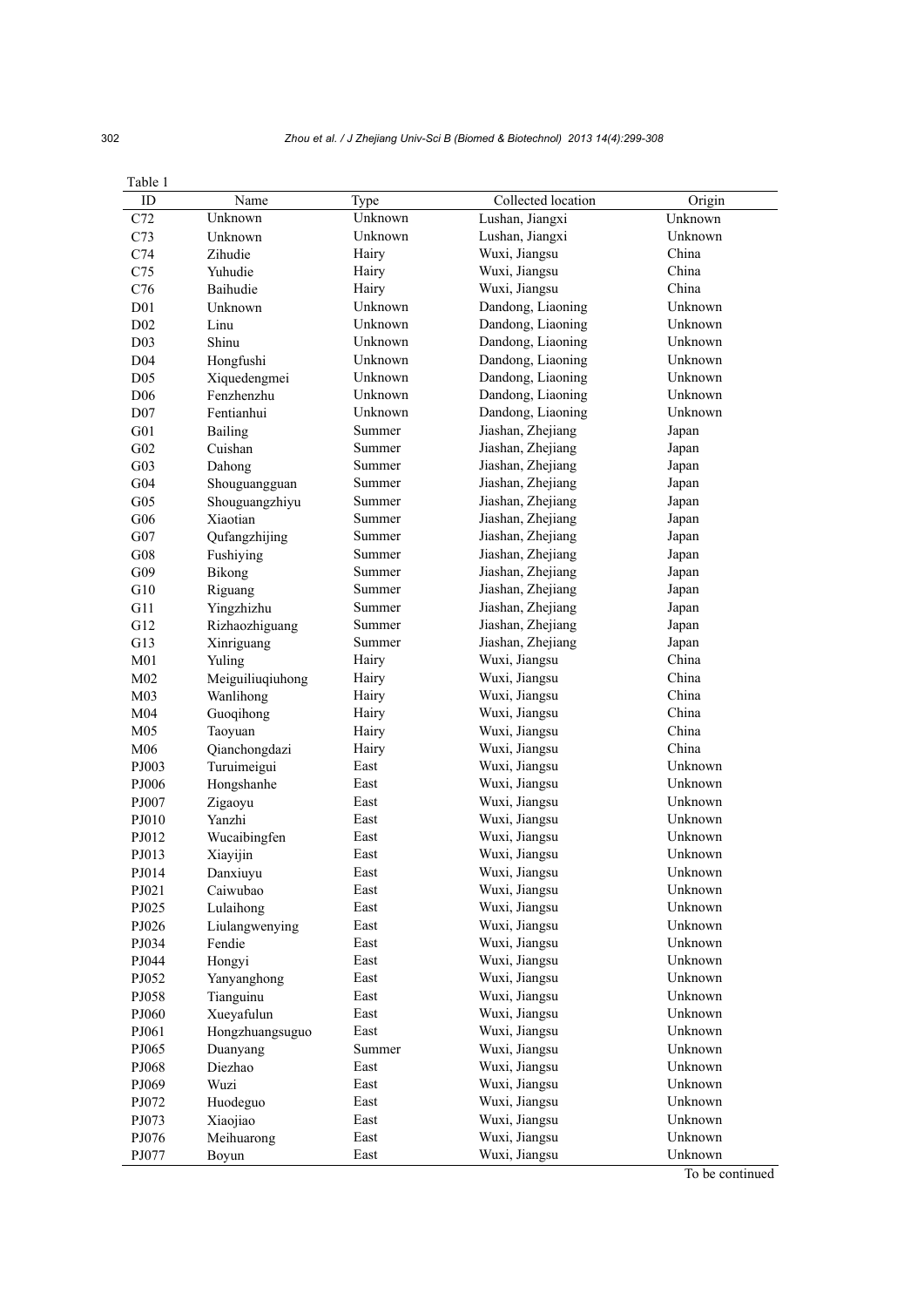| Table 1              |                                        |         |                    |         |  |
|----------------------|----------------------------------------|---------|--------------------|---------|--|
| ID                   | Name                                   | Type    | Collected location | Origin  |  |
| PJ086                | Rizhichu                               | East    | Wuxi, Jiangsu      | Unknown |  |
| PJ111                | Taobanzhusha                           | East    | Wuxi, Jiangsu      | Unknown |  |
| PJ113                | Guoqihong                              | East    | Wuxi, Jiangsu      | Unknown |  |
| PJ135                | Dantaobai                              | East    | Wuxi, Jiangsu      | Unknown |  |
| X01                  | Zhoubianyinhong                        | Summer  | Wuxi, Jiangsu      | Unknown |  |
| X <sub>0</sub> 2     | Xueliqing                              | Summer  | Wuxi, Jiangsu      | Unknown |  |
| X03                  | Zhenruzhiyue                           | Summer  | Wuxi, Jiangsu      | Unknown |  |
| X05                  | Zijinlian                              | Summer  | Wuxi, Jiangsu      | Unknown |  |
| X06                  | Taobanshaoyao                          | Summer  | Wuxi, Jiangsu      | Unknown |  |
| X08                  | Yuling                                 | Summer  | Wuxi, Jiangsu      | Unknown |  |
| X09                  | Aiguo                                  | Summer  | Wuxi, Jiangsu      | Unknown |  |
| X10                  | Qiuyue                                 | Summer  | Wuxi, Jiangsu      | Unknown |  |
| X11                  | Huabao                                 | Summer  | Wuxi, Jiangsu      | Unknown |  |
| X12                  | Zichanghua                             | Summer  | Wuxi, Jiangsu      | Unknown |  |
| X13                  | Xiahong                                | Summer  | Wuxi, Jiangsu      | Unknown |  |
| X14                  | Chundexiang                            | Summer  | Wuxi, Jiangsu      | Unknown |  |
| X15                  | Xiangpanzhiyue                         | Summer  | Wuxi, Jiangsu      | Unknown |  |
| X16                  | Honglian                               | Summer  | Wuxi, Jiangsu      | Unknown |  |
| Y1                   | $R. \, \text{s} \text{im} \text{s}$ ii | Species | Lushan, Jiangxi    | China   |  |
| Y2                   | R. simsii                              | Species | Lushan, Jiangxi    | China   |  |
| Y3                   | R. simsii                              | Species | Lushan, Jiangxi    | China   |  |
| Y <sub>6</sub>       | Unknown                                | Unknown | Wuxi, Jiangsu      | Unknown |  |
| ZX040                | Baixue                                 | East    | Wuxi, Jiangsu      | Unknown |  |
| Subgenus Hymenanthes |                                        |         |                    |         |  |
| Y5                   | R. denudatum                           | Species | Lushan, Jiangxi    | China   |  |

transferred to a fresh tube. The DNA was precipitated with 4 ml of ice-cold isopropanol and 1.2 mol/L NaAc and then centrifuged (10000×*g*, 10 min, 4  $\degree$ C). The pellet was washed with ethanol (70%), dried, and dissolved in 0.6 ml TE buffer (10 mmol/L Tris, 1 mmol/L EDTA, pH 8.0). The solution was incubated for 1 h at 37  $\degree$ C with the addition of 1.5 μl RNase (10 mg/ml, TaKaRa) and then extracted with phenol (saturated, pH 8.0)/chloroform/isoamylalcohol  $(25:24:1 \text{ v/v/v})$  of the same volume several times until the middle layer disappeared. DNA was precipitated by the addition of 1.2 mol/L NaAc and about 2.5 times the volume of the final supernatant of ice-cold (−20 °C) ethanol for half an hour and then centrifuged  $(10000\times g, 10 \text{ min}, 4 \text{ °C})$ . The residue was washed with ethanol (70%) twice, dried, and dissolved in TE buffer. DNA concentration and quality were checked against to a standard series of lambda-DNA (TaKaRa) after electrophoresis on 1% (10 g/L) agarose gel.

# **2.3 AFLP reactions**

The AFLP method was performed essentially as described by Vos *et al*. (1995) with minor modifications. Genomic DNA (generally 200 to 300 ng) was digested with 0.5 μl each *Eco*RI and *Mse*I (10 U/μl, New England Biolabs (NEB)) in a final volume of 20 μl containing 2 μl 10× NE buffer *Eco*RI (NEB) and 0.2 μl bovine serum albumin (BSA) (10 mg/ml, NEB). After mixing, DNA samples were incubated first at 37 °C for 3 h and then at 65 °C for 20 min to denature the enzymes. Ligation was performed by mixing 5 μl digested DNA, 5 μl ligation solution (5 pmol *Eco*RI-adapter, 50 pmol *Mse*I-adapter, 0.4 μl T4 DNA ligase (5 U/μl, Fermentas), and 1 μl  $10\times$  T4 DNA ligase buffer (Fermentas)). Afterwards, the mixture was incubated first at 22 °C for 5 h and then at 65 °C for 15 min.

A pre-selective polymerase chain reaction (PCR) reaction mixture contained 1 μl ligased DNA, 2.0 μl  $10\times$  PCR buffer (Mg<sup>2+</sup> free, TaKaRa), 1.6 μl deoxyribonucleoside triphosphates (dNTPs) (2.5 mmol/L, TaKaRa), 1.6 μl MgCl<sub>2</sub> (25 mmol/L, TaKaRa), 0.2 μl Taq polymerase (5 U/μl, TaKaRa), 8 pmol each of *Eco*RI and *Mse*I adapter-directed primers with nonselective nucleotide (Invitrogen) to yield a total volume of 20 μl. Preamplification was performed with the following profile: 94 °C for 3 min, 20 cycles of 94 °C for 30 s, 56 °C for 1 min, 72 °C for 1 min,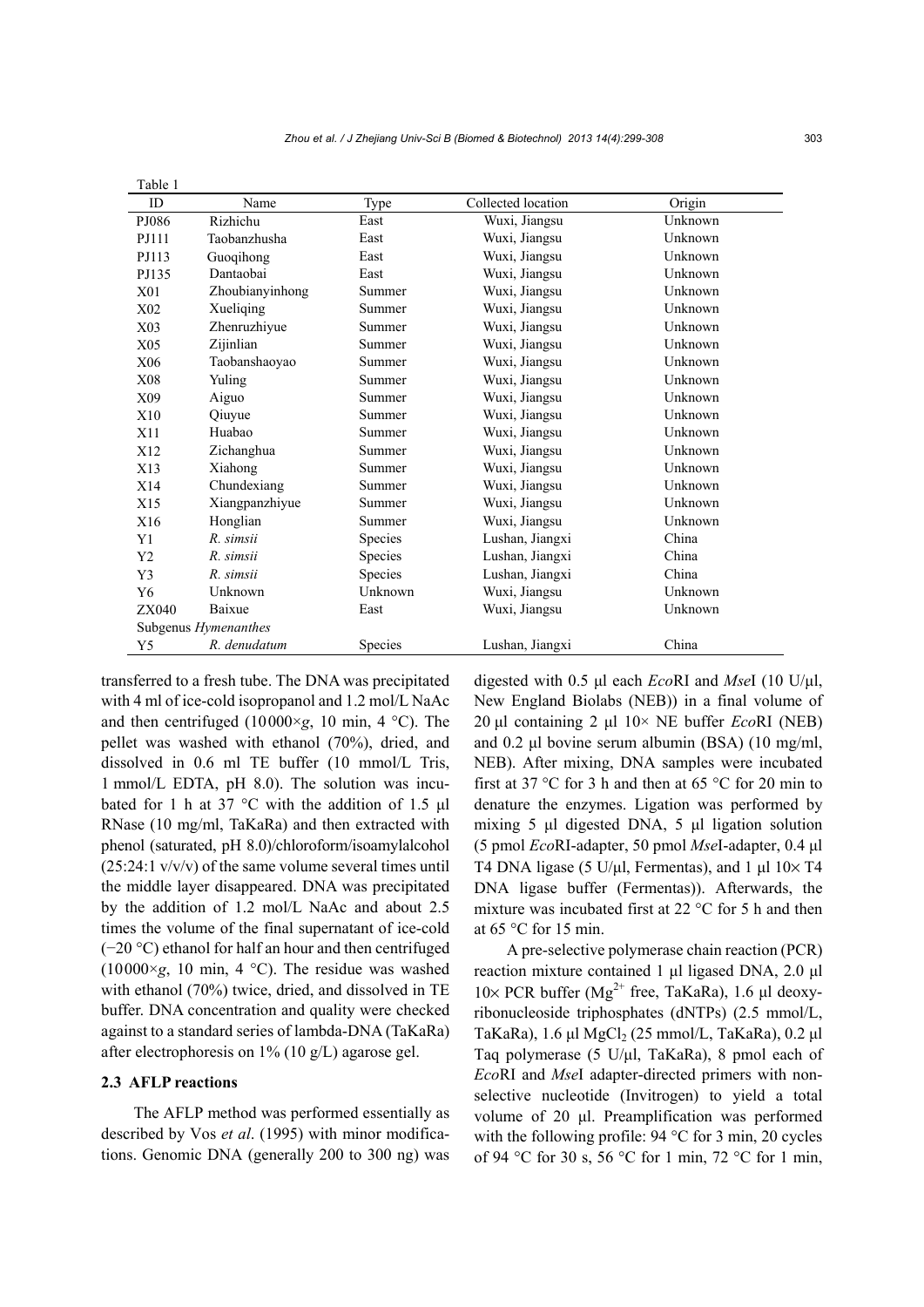followed by 72  $\degree$ C for 8 min and holding at 10  $\degree$ C. After checking for the presence of fragments around 100 to 1000 bp in length by agarose electrophoresis, the PCR product mixture was diluted 10-fold with distilled water and used as a template for selective PCR amplification. Three pairs of fluorescentlabelled *Eco*RI-*Mse*I primer combinations (PCs) were used: *Eco*RI-ACT/*Mse*I-CAT (PC1), *Eco*RI-AAG/ *Mse*I-CAT (PC2), and *Eco*RI-AAG/*Mse*I-CTA (PC3). Selective amplification was performed with the following touchdown PCR profile: 94 °C for 3 min, 12 cycles of 94 °C for 30 s, 65 °C for 30 s, and 72 °C for 1 min, with the annealing temperature decreasing by 0.7 °C per cycle, followed by a further 30 cycles of 94 °C for 30 s, 56 °C for 30 s, 72 °C for 1 min, an extension at 72 °C for 10 min, and holding at 10 °C. All amplifications were conducted using a C1000 Thermal Cycler (Bio-Rad). Five microlitres of each selective PCR product with different fluorescent labels and 20 μl distilled water were pooled together, and 3 μl of this mixture was run on an ABI 3130 capillary sequencer (Applied Biosystems Inc.) using GS-500 LIZ (Applied Biosystems Inc.) as an internal size standard, and POP-7 polymer (Applied Biosystems Inc.).

### **2.4 Band scoring and data analysis**

Fragments were analyzed automatically in GeneMapper V4.0 (Applied Biosystems Inc.) and scored from 70 to 480 bp. Bin width was set to 0.8 (Meudt and Bayly, 2008); fragments were scored as identical if the difference in size was less than 0.8 bp. In order to minimise the effect of low-intensity background peaks (noise), filters for fragment selection were set (de Riek *et al*., 1999) towards average signal intensity (*I* >120) and fragment frequency  $(f > 0.15)$ . All profiles were exported from Gene-Mapper to Microsoft Excel and converted into a binary matrix indicating the presence and

absence of fragments for all individuals ("1" for present, "0" for absent).

The effective number of alleles, expected heterozygosity and Shannon's information index of different primer combinations were calculated using the software package of POPGENE Version 1.32 (Yeh and Boyle, 1997). A genetic distance matrix was generated based on Dice (Nei and Li, 1979) coefficients calculated from the binary matrix, used to construct a neighbour joining (NJ) tree, and then bootstrapped for 100 replicates in Treecon V1.3b (van de Peer and de Wachter, 1994). Principal coordinate analysis (PCO) was performed essentially as described by Meudt and Bayly (2008) based on Dice distances using NTSYS-pc software (Rohlf, 1998).

## **3 Results**

#### **3.1 Effectiveness of the primer combinations**

Two (i.e., PC1 and PC3) of the three primer combinations we used had been tested previously by de Riek *et al*. (1999) and Scariot *et al*. (2007a; 2007b). These primers generated almost the same number of AFLP fragments, with PC2 generating a little more than PC1 and PC3. Our analysis method yielded an average of 136 fragments per primer pair, adding up to a total of 408 polymorphic fragments (Table 2), all of which were used in the analysis. The average values of expected heterozygosity and Shannon's information index were 0.3395 and 0.5153, respectively. A visual check of the AFLP profiles showed the presence of a few polymorphic bands between the initial cultivar and its bud sports, such as 'Hongshanhu' and 'Fenshanhu', and 'Zihudie' and 'Baihudie'.

#### **3.2 Cluster analysis**

An NJ tree was reconstructed based on the 408 AFLP characters using *R. denudatum* as an outgroup

**Table 2 Characteristics of different AFLP primer combinations** 

| Primer combination   | Code            | Number of markers |               |             |             |        |
|----------------------|-----------------|-------------------|---------------|-------------|-------------|--------|
|                      |                 | Total             | Per genotype  | $N_{\rm e}$ | $H_{\rm e}$ |        |
| EcoRI-ACT/MseI-CAT   | PC <sub>1</sub> | 130               | $57(22 - 78)$ | 1.5246      | 0.3226      | 0.4952 |
| $EcoRI-AAG/MseI-CAT$ | PC2             | 148               | $65(32-90)$   | 1.5655      | 0.3422      | 0.5189 |
| EcoRI-AAG/MseI-CTA   | PC <sub>3</sub> | 130               | $55(42 - 85)$ | 1.5949      | 0.3534      | 0.5312 |
| Average              |                 | 136               | 59            | 1.5619      | 0.3395      | 0.5153 |
| Total                |                 | 408               | 77            |             |             |        |

 $N_e$ : effective number of alleles;  $H_e$ : expected heterozygosity; *I*: Shannon's information index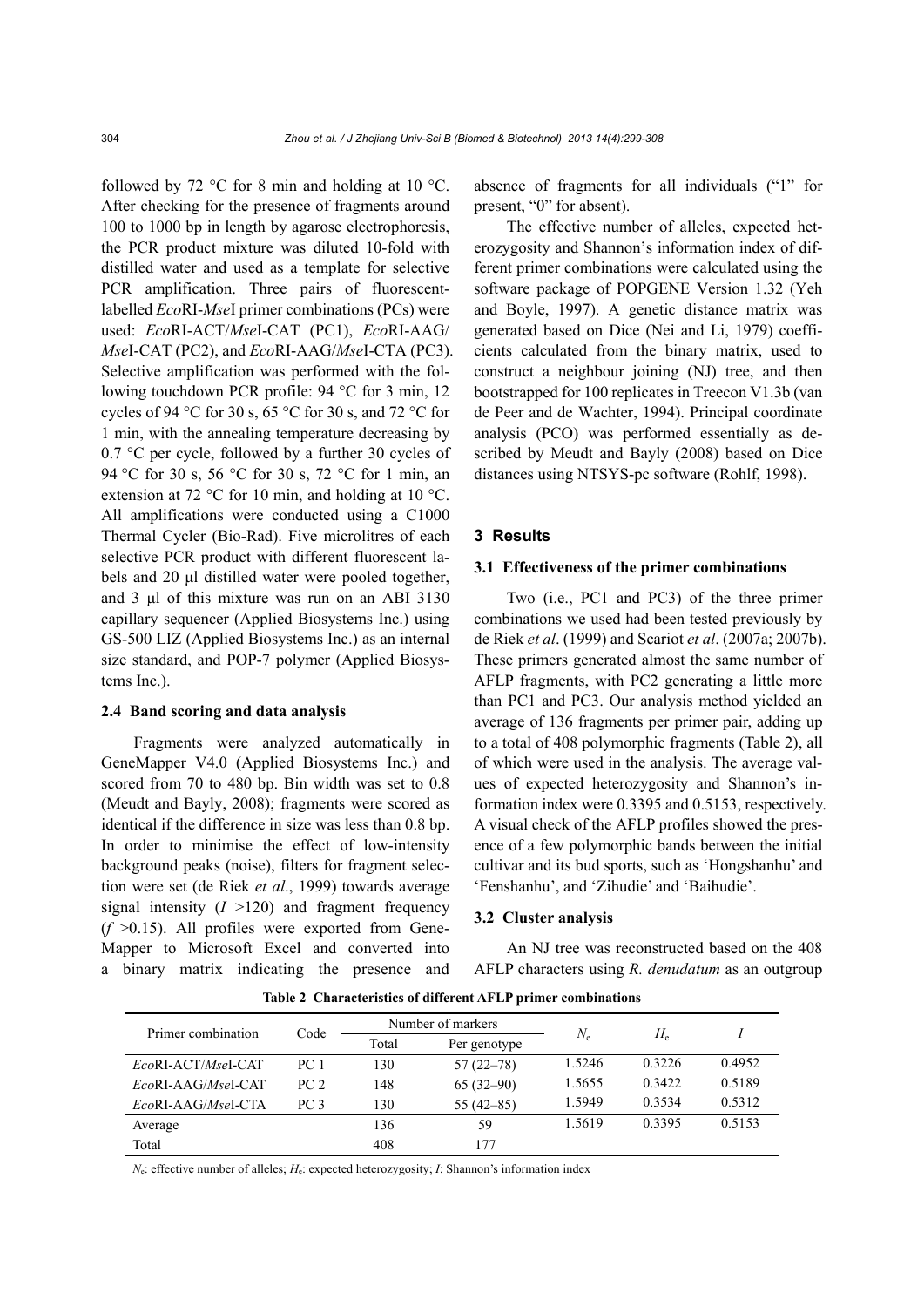(Fig. 1), and ten main lineages were evident. Of the three individuals of *R. simsii* with different flower colours collected from Lushan Botanical Garden, two (Y1 and Y2) grouped with two unknown cultivars (D1 and D2) maintained in Dandong and one (Y3) grouped with an unknown genotype (Y6) found in Wuxi. Among the 14 West azaleas, 12 grouped into three lineages and two (B4 and B12) grouped with Summer azaleas. In the remaining six lineages, those marked with A, B, C, D, E, and F were found in two major branches. Lineage A was comprised of 40

East azaleas collected from both Wuxi and Jiashan. In this lineage, cultivar 'Hongshanhu' (C13) and its bud sport 'Fenshanhu' (C14) grouped with 'Hongshanhe' (PJ006), which as appears identical to 'Hongshanhu'. Lineage B was sister to lineage A and was comprised of three East azaleas, nine Hairy azaleas, and one unknown genotype (D4) from Dandong. Lineage C included seven East azaleas. Lineage D, which included three Hairy azaleas and one Summer azalea, had fewer genotypes compared with lineages A, B, E, and F. Lineage E, formed mainly by East azaleas, was



**Fig. 1 AFLP phylogeny based on neighbour joining (NJ) tree analysis of Dice distance of a binary matrix of 408 characters and 130 genotypes in Treecon** 

Numbers above branches represent bootstrap support values based on 100 replicates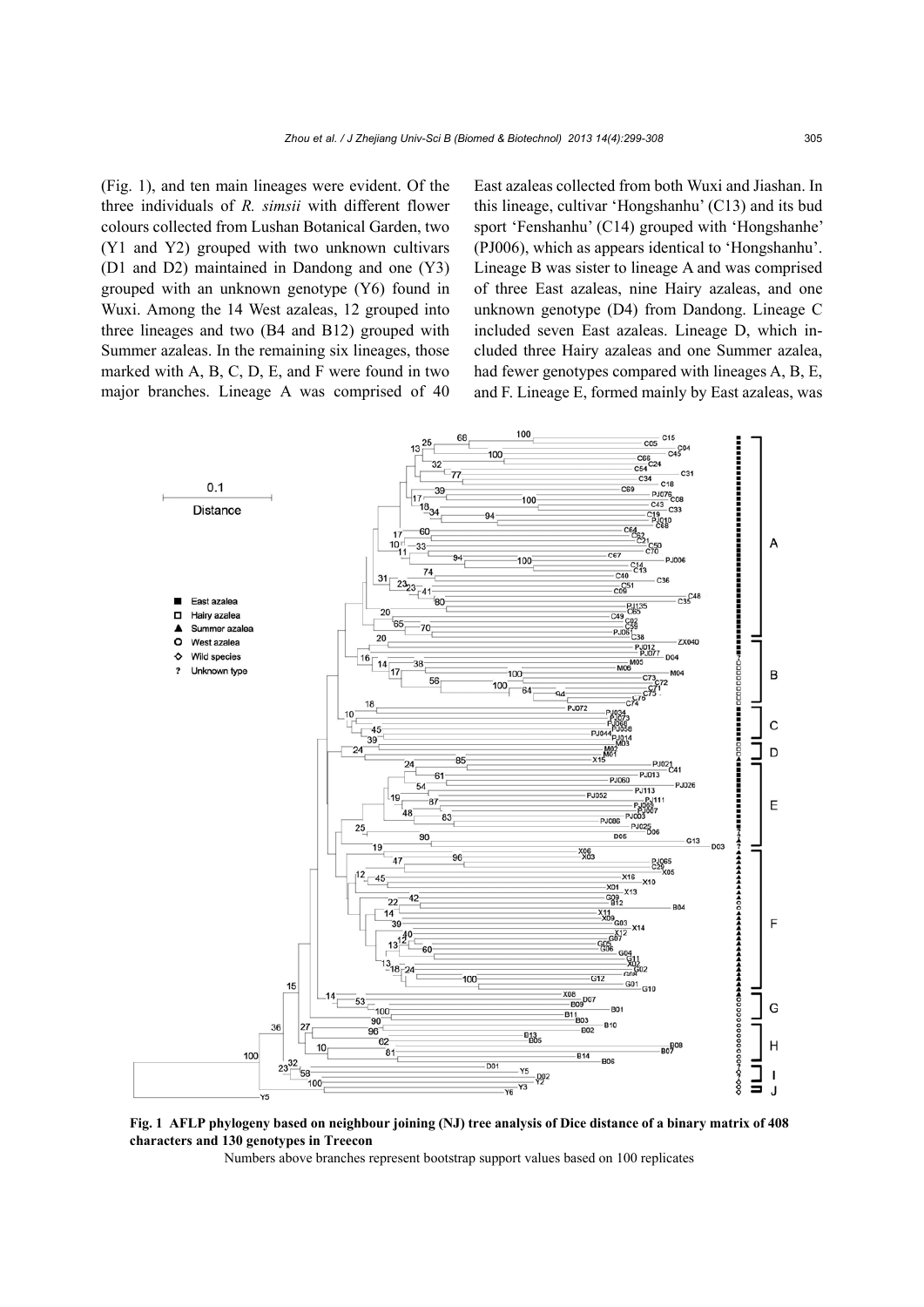sister to lineage F, which contained 26 Summer azaleas and two West azaleas (B4 and B12).

#### **3.3 Principal coordinate analysis**

PCO of the AFLP data was performed using Nei and Li (1979) distances in NTSYS. The first three axes explained 8.6%, 7.0%, and 4.2% of the variation in the data. Consistent with the NJ tree, a two-dimensional plot of the first two axes (15.6% total variation explained) showed that lineages A, B, and E could be generally separated from each other (Fig. 2), except that a kind of continuum between lineages A and B and lineages A and E was observed. PCO findings were also highly congruent with phylogenetic analysis of the Summer azaleas, which formed a clear cluster away from the other genotypes. Cultivars mostly grown in Dandong (marked with "D") appeared in different areas in the PCO plot, just as the NJ tree showed. In most of the West azalea cultivars, as well as several East azaleas collected from Wuxi and wild species, however, NJ analysis suggested that they should group into five

lineages; PCO analysis did not differentiate these cultivars clearly.

## **4 Discussion**

Although the AFLP technique is highly polymorphic and reproducible, with the error rate per locus being estimated at only 2% to 5% (Bonin *et al*., 2007; Meudt and Clarke, 2007), several factors could bring about genotyping errors, including technical aspects and subjective errors in profile scorings. Therefore, to maximise the signal-to-error ratio from raw data, optimisation of parameters, such as peak height thresholds, bin widths, and the minimum fragment size that is scored, is very important (Meudt and Clarke, 2007). de Riek *et al*. (1999) established criteria for AFLP marker selection on evergreen azaleas by restriction of the marker frequency  $(f > 0.15)$  and average signal intensity  $(I > 120)$ . These criteria proved to be very useful in the AFLP band scoring of azaleas by Scariot *et al*. (2007a; 2007b) and our own study.





Capitalised letters 'A', 'B', 'E', and 'F' refer to the main lineages marked on the NJ tree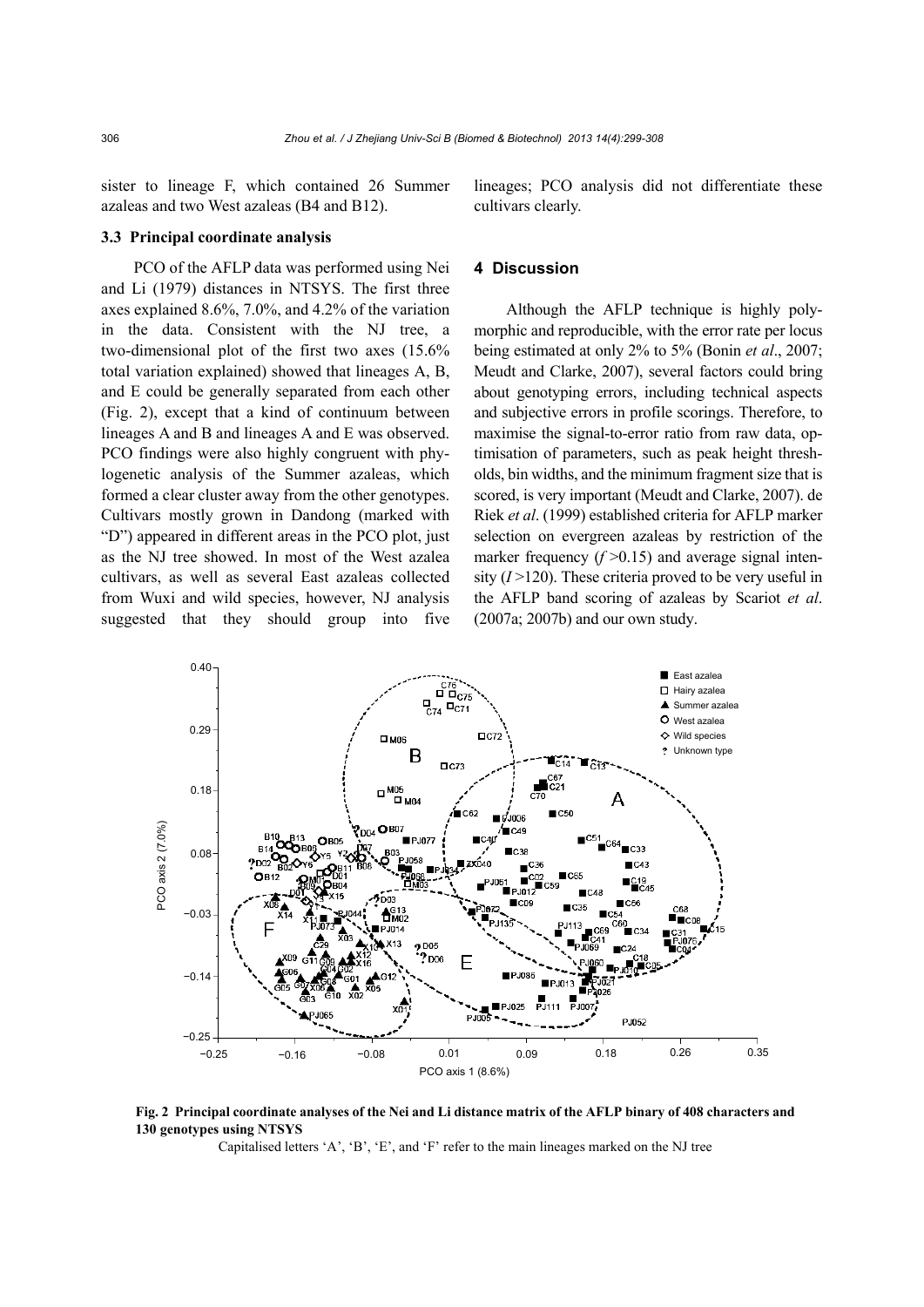The bootstrap values that support the main lineages were quite low, so the nodes these lineages derived from were not so effectively stable, especially in the big branch which was formed by lineages A to G. The smaller branches were supported by high bootstrap values. This phenomenon was also found in the research on genetic relationships in *Brassica rapa* (Zhao *et al*., 2005) and *Rosa* (Koopman *et al*., 2008). Both authors supposed that when a large number of complex cultivars or accessions were included in the research, the bootstrap values supporting main groups could be low. Interestingly in our research, the lineages with low bootstrap values often coincided with cultivar groups, just as Zhao *et al*. (2005) discovered in his research. It is revealed that most polymorphisms do not contribute to the phenotypic variation (Zhao *et al*., 2005).

The NJ tree reconstructed based on AFLP fragments supports the view that cultivars within the Summer group are quite distinct from other cultivars in the four-group classification system used in the present work. Even better, in this work, cultivars marked with "X" and reserved in Wuxi, grouped well with those cultivars (marked with "G") newly imported from Japan. Although the West azaleas we studied did not appear in one branch, they remained very similar to each other, in accordance with the four-group classification system.

The NJ tree tells a different story about the other cultivars we studied. The cultivars called 'East azaleas' did not group together but distributed over four branches, especially those collected from Wuxi, which usually have larger flowers and leaves than East azaleas collected in Jiashan. Thirteen East azalea cultivars (lineage E) were similar to the Summer group, seven cultivars (lineage C) out of the big branch formed by lineage A and B, and three cultivars in lineage B. Thus, the group 'East', which is the biggest group in the traditional classification system, is not defined appropriately and should be subdivided further.

Both the NJ tree and PCO reveal that reservation of locations is not related to the relationships of evergreen azaleas in China. Individuals with the same name but obtained from different places were always clustered together with high bootstrap values, such as 'Duanyang' (C29 and PJ065), 'Caiwubao' (C41 and PJ021), and 'Yanzhi' (C68 and PJ010). The seven cultivars obtained from Dandong (marked with "D") scattered over the entire dendrogram, or 2D plot, indicating that the relationships between cultivars in Dandong are probably more complicated than originally thought, likely due to the long cultivation and hybridisation history of azaleas in Dandong.

Of all the cultivars included in this study, we find out that the Summer group in China probably belongs to the Satsuki hybrids, for their coincidence on the special blooming time and leaf morphology. The West group most likely belongs to Belgian hybrids, according to the cultivars' origin. The plausible links between the East group and Kurume hybrids are a little complicated. Most of the East azaleas gathered in lineage A, which have small leaves and hose-in-hose flowers, are probably typical Kurume azaleas. The rest of the cultivars need further study and more reference accessions to compare with.

The confusing classification of azaleas in China appears to be the consequence of a more general and widespread problem of nomenclature also existent in Europe (Scariot *et al*., 2007b) that stems from confusion on primary accessions brought to China. Future studies may be carried out with addition of larger numbers of species, varieties, and cultivars assumed to be ancestors of evergreen azaleas to reveal the genetic conformity between reference accessions and the Chinese gene pool.

## **Acknowledgements**

We wish to thank Wei-dong ZHANG from Xi Hui Park in Wuxi, Le-hua ZHANG from Lushan Botanical Garden, and Hai-bo CHEN from Jiaxing Biyun Garden for their help in cultivar recognition and collection, and thank Rang-jin XIE and Yun JIAO for their advice on AFLP reactions.

## **Compliance with ethics guidelines**

Hong ZHOU, Jin LIAO, Yi-ping XIA, and Yuan-wen TENG declare that they have no conflict of interest.

This article does not contain any studies with human or animal subjects performed by any of the authors.